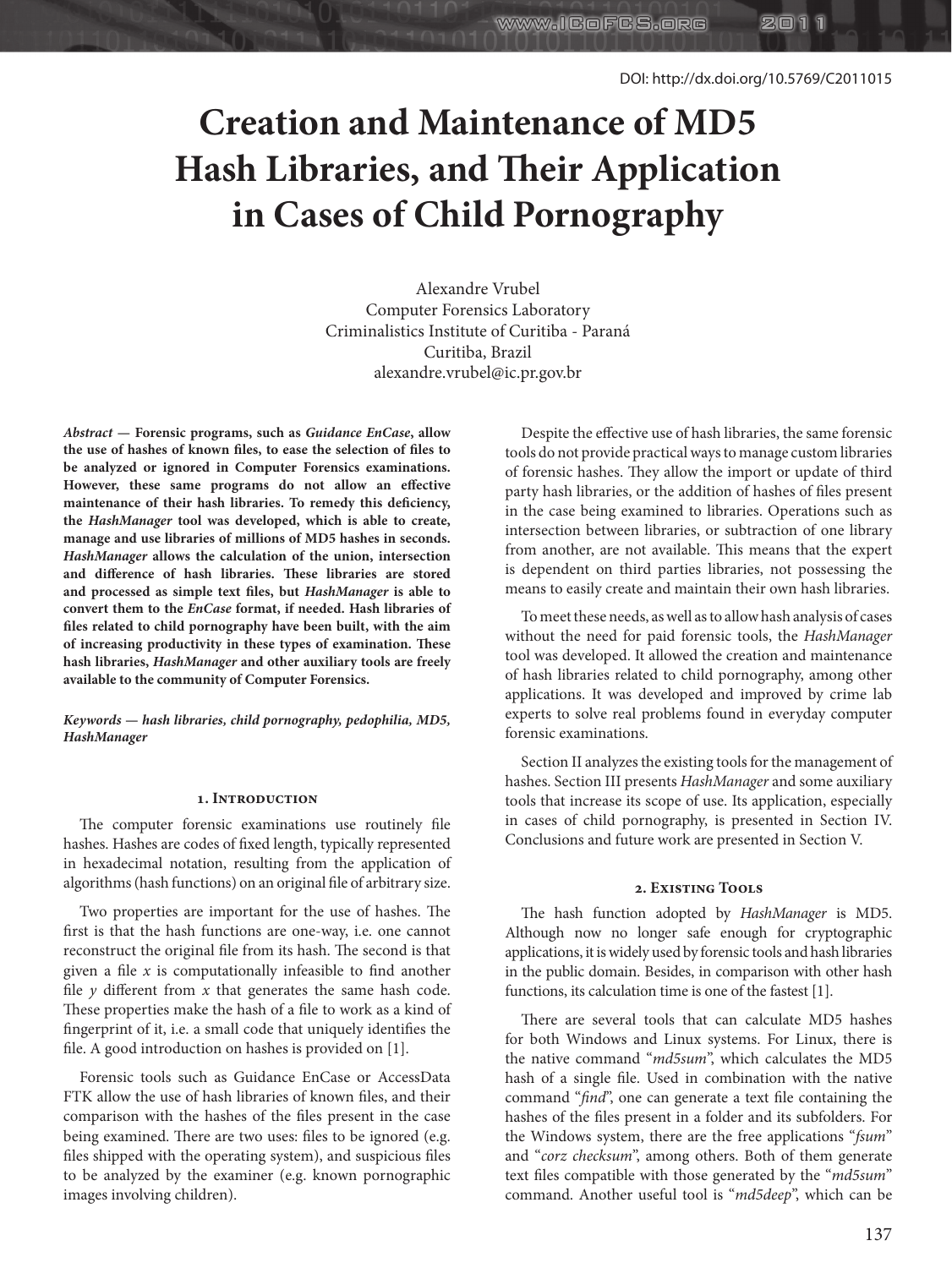used to create and check hashes on both Windows and Linux systems.

A forensic tool related to hash analysis is the command "*hfind*" from "*The Sleuth Kit*" package, and its "*Autopsy*" interface. This package offers a free set of forensic tools, and is mainly used in Linux. The "*hfind*" command allows the import and indexing (sorting) of hash libraries, and optimized searches of a list of hashes within a library previously indexed.

The problem with all those tools is that they were not designed with the idea of management of hash libraries in mind. Therefore, they are useful to create, check and calculate hashes of files, but not to make operations between hash libraries. What was wanted was a tool which understands hash libraries as sets, and performs basic operations between these sets, such as union, intersection and difference. i.e., given two input libraries, perform an operation between them and generate a new library as a result. No tool with these characteristics was found in our research.

For the hash libraries themselves, there are NSRL and HashKeeper. The NSRL (National Software Reference Library) is a project of the U.S. Department of Defense that collects hashes of software installation media, and currently offers over 19 million hashes of known files. This library, by law, does not contain illegal files such as images and videos relating to child pornography. On the other hand, HashKeeper was a project of the U.S. National Drug Intelligence Center, which collected MD5 hashes of known files, even illegal, to assist criminal investigations. However, the project was discontinued. In practice, obtaining hash libraries of files relating to child pornography is not easy for forensic experts.

As for the forensic tools aimed at investigations of child pornography, some highlights are "*NuDetective*", from Brazilian Federal Police [2], and Bluebear's LACE (Law Enforcement against Child Exploitation). Both tools use hash libraries as part of the techniques for identifying images and videos related to child pornography.

## **3. Hash Manager**

The *HashManager* tool was developed at the Computer Forensics Laboratory of the Criminalistics Institute of Curitiba-PR, in order to remedy the shortcomings cited in Section II. Since 2011, the tool became part of the standard procedures in several examinations, particularly those relating to child pornography, as will be presented in Section IV.

*HashManager* was developed in C++ as a command line application (without a GUI). This simplified the portability of it, with compiled versions for Windows and Linux available.

MD5 hash libraries are stored in text files, using the "*md5sum*" standard format adopted by the several tools cited in Section II. Basically, each line of text file begins with the 32 hexadecimal characters of the MD5 hash, optionally followed by the name of the file that generated the hash. Lines that do not follow this pattern are ignored and treated as comments.

This format has several advantages: hash libraries can be created, read or edited manually in any text-file editor; and they are easily processed by other tools, such as operating system shell scripts or scripts executed by forensic tools such as Guidance EnCase (EnScripts).

*HashManager* treats the hash libraries as sets, allowing operations such as union, intersection and difference, among others. The *HashManager* command line syntax is as follows: "hashmgr  $\langle$  operation $>$   $\langle$  1 or 2 input files $>$   $\langle$  output file $>$ ". **Table I** lists the supported operations. According to the chosen operation, it takes one or two input text files, each containing a set of MD5 hashes. The last argument is always the name of the resulting text file. There is no restriction in using one of the input files as the target of the operation.

The resulting text file from the operations of *HashManager* has always its hashes sorted in ascending order. In cases of hashes with the same value, the line used comes from the first

| <b>Operation</b>                        | <b>Description</b>                                                                                                                                              |  |  |
|-----------------------------------------|-----------------------------------------------------------------------------------------------------------------------------------------------------------------|--|--|
| sort                                    | Sorts the hashes of the input file<br>in ascending order, eliminating<br>duplicates                                                                             |  |  |
| sort <sub>2</sub>                       | Sorts the hashes of the input file<br>in ascending order, preserving<br>duplicates                                                                              |  |  |
| add or merge                            | Calculates the union of the hashes of<br>two input files, generating an output<br>file without duplicates                                                       |  |  |
| inboth or<br>intersection               | Computes the intersection of<br>the hashes from two input files,<br>generating an output file without<br>duplicates                                             |  |  |
| inboth <sub>2</sub> or<br>intersection2 | Computes the intersection of<br>the hashes from two input files,<br>generating an output file that<br>preserves the duplicates of the 1st<br>input file         |  |  |
| sub                                     | Eliminates from the 1st input file<br>hashes present in the 2nd input file,<br>generating an output file without<br>duplicates                                  |  |  |
| sub <sub>2</sub>                        | Eliminates from the 1st input file<br>hashes present the 2nd input file,<br>generating an output file that<br>preserves the duplicates of the 1st<br>input file |  |  |
| encase                                  | Converts the input file to a binary<br>output file used by the forensic tool<br><b>EnCase</b>                                                                   |  |  |
| hsh                                     | Converts an input file in HSH format<br>(HashKeeper) to an output file in<br>text format                                                                        |  |  |
| strip                                   | Deletes the optional file names of<br>each line of the input file                                                                                               |  |  |

TABLE I. Operations supported by HashManager.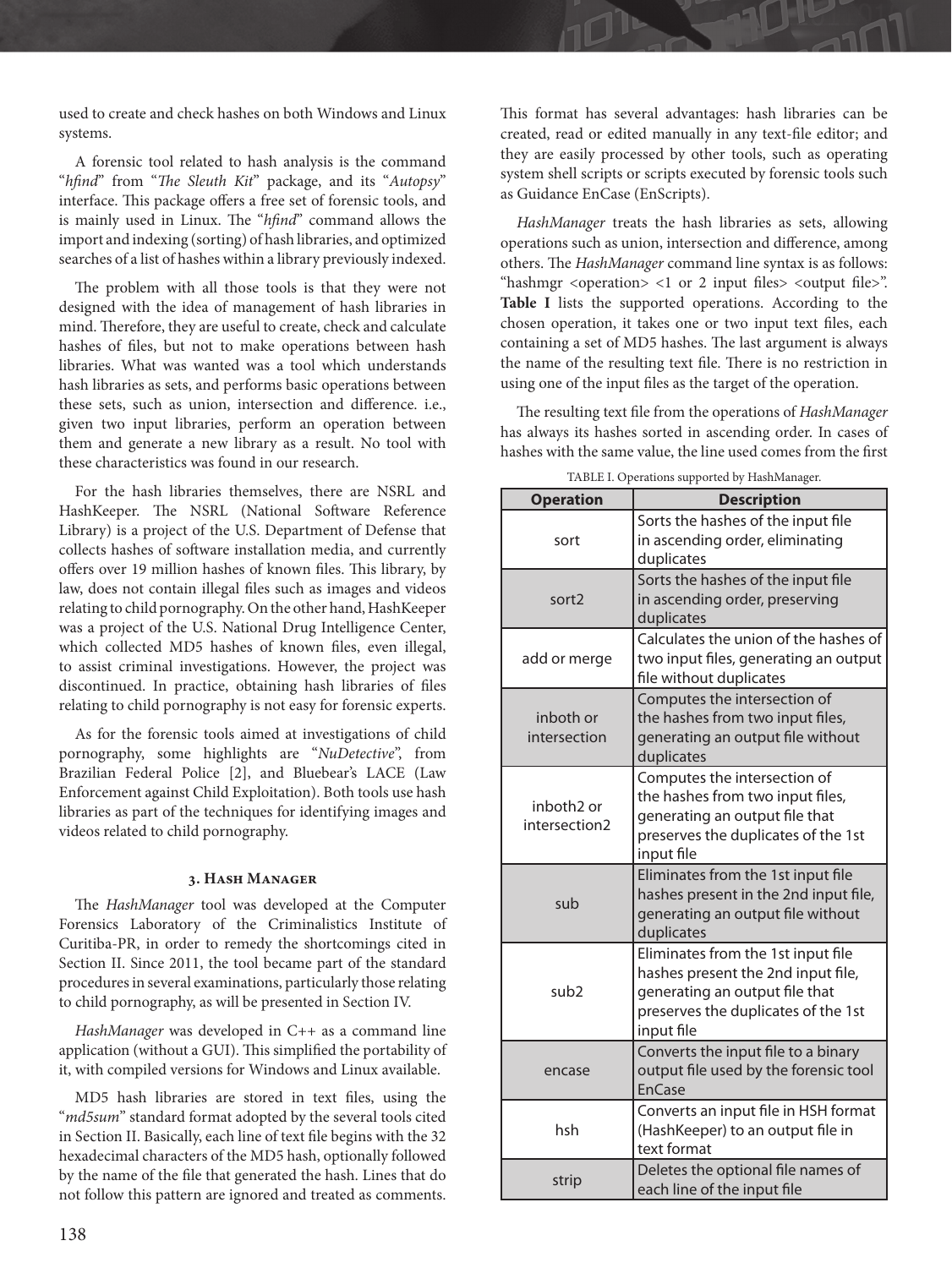input text file. Input files are sorted automatically if necessary. Text files in Unicode format (where all characters are encoded in 16 bits) are still not supported, and must be first converted to UTF-8 encoding, for example.

## *A. Algorithmic Analysis*

One of the design goals of *HashManager* was its ability to manage huge hash libraries, i.e. text files containing millions of lines. In addition, the tool should be fast enough to be of practical use.

The ordering of the input data is important to speed up operations of the tool. Consider two input files with *n* and *m* hashes, respectively. If these hashes were not ordered, we would need to compare each one of the *n* hashes of the first file with all *m* hashes the second file to perform the operations of intersection, difference and union, which it is an algorithm of quadratic time complexity  $O(n \times m)$ . On the other hand, for sorted input files all three operations examine each hash only once (single pass), in an algorithm of linear time complexity  $O(n + m)$ . This method of combining two sorted lists to generate the desired result of the operation is similar to the core of the *mergesort* algorithm [3].

The fact that MD5 hashes have a fixed length of 32 hexadecimal characters allowed the use of the *radix-sort* algorithm to sort the input hashes. This algorithm has linear time complexity  $O(n)$ , being asymptotically faster than the commonly used *quicksort* algorithm, which has time complexity  $O(n \log n)$ . Moreover, the worst case time complexities for the *radix-sort* and *quicksort* are respectively  $O(n)$  and  $O(n^2)$ . In-depth analysis of the *radix-sort* and *quicksort* can be found in [3].

Thus, the overall time complexity of *HashManager* is a linear  $O(2n + 2m)$  for any operation involving two input files, already taking into account the operations of sorting through *radixsort* of both input files. If the input files are already pre-sorted, this condition is detected during their loading and sorting is omitted, speeding up the execution of the tool to a  $O(n + m)$ time complexity.

To optimize disk access operations, the input files are read entirely into memory, and then analyzed. Despite limiting the maximum size of the input files, this approach causes no problems in practice, as a library with more than 19 million hashes has an input file of about 624 MiB of size, which represents a memory cost fully acceptable for current computers.

The adopted data structure consists of arrays of pointers, which point directly to the hash strings in the image of the input file saved in memory. For sorting by *radix-sort*, only the pointers switch positions in the vector, which prevents the movement of large blocks of memory. Likewise, results of the operations between two input files are represented by an array of pointers to the lines of the input text files already in memory. Thus, the resulting output file does not spend additional space in memory other than the array of pointers.

Runtime results of *HashManager* can be seen in **Table II**. The computer used in the tests was a PC with a Core i7 3.4 GHz processor, 16 GiB of RAM and a Windows 7 Home Premium 64-bit operating system. The code was compiled using Microsoft Visual C++ Express Edition 2010. It can be noted that even when performing operations on very large libraries, the response time of *HashManager* is fully acceptable. Its performance in real cases is even better, as a typical case usually has ten to one hundred times less hashes than the amount tested here.

スロ

**www.IGoFGS.org** 

| 17 OLL 11, LACCULTON THING OF FRIGHT MINIMUM |                         |                |         |  |
|----------------------------------------------|-------------------------|----------------|---------|--|
| <b>Operation</b>                             | <b>Number of hashes</b> | <b>Time in</b> |         |  |
|                                              | input                   | output         | seconds |  |
| sort                                         | 15,858,540              | 4,813,472      | 40.18   |  |
| add                                          | 4,813,472<br>4,812,512  | 9,625,984      | 22.06   |  |
| intersection                                 | 19,248,432<br>6,155,774 | 3,297,701      | 28.55   |  |
| sub                                          | 6,155,774<br>19,248,432 | 2,858,073      | 29.63   |  |
| encase                                       | 19,248,432              | 19,248,432     | 27.67   |  |
| hsh                                          | 15,858,540              | 15,858,540     | 29.92   |  |
| strip                                        | 19,248,432              | 19,248,432     | 27.91   |  |

TABLE II. Execution times of HashManager

## *B. Auxiliary Tools*

*HashManager* is not used alone when performing the analysis of forensic cases. Usually, it is part of a procedure, and other additional tools were developed to further explore the potential of *HashManager*. They are:

- *1) EnScript for EnCase called BookmarkFromHashList*  (currently available for versions 4 and 5 of EnCase): This *EnScript* reads a text file containing hashes (possibly resulting from *HashManager*), and marks the files of the case that have the hashes present in the text file into a bookmarks folder specified by the user. It is often used when multiple files are extracted from EnCase for analysis in other applications. After this analysis outside of EnCase, some files may be pertinent to the case being investigated. Now there is the need to select these files again within the EnCase environment. To avoid the manual search for these files from the thousands of files commonly found in a typical case, the script *BookmarkFromHashList* is used;
- *2) Export Option of EnCase*: This native option can become very useful when used in combination with *HashManager*. It allows the export of metadata of selected files in a case to an output text file. In this case, the fields exported are "*HashValue*" and "*FullPath*", which are exported for some (or all) files of the case. The resulting text file is in encoded in Unicode format, and after being converted to UTF-8 encoding (e.g. with Notepad), it can be used as a input parameter for *HashManager*;
- *3) Shell script for Linux called "hashcp.sh"*: This script reads a text file (usually resulting from *HashManager*) that follows the "*md5sum*" convention, i.e. lines with a hash followed by the file name that originated it. The script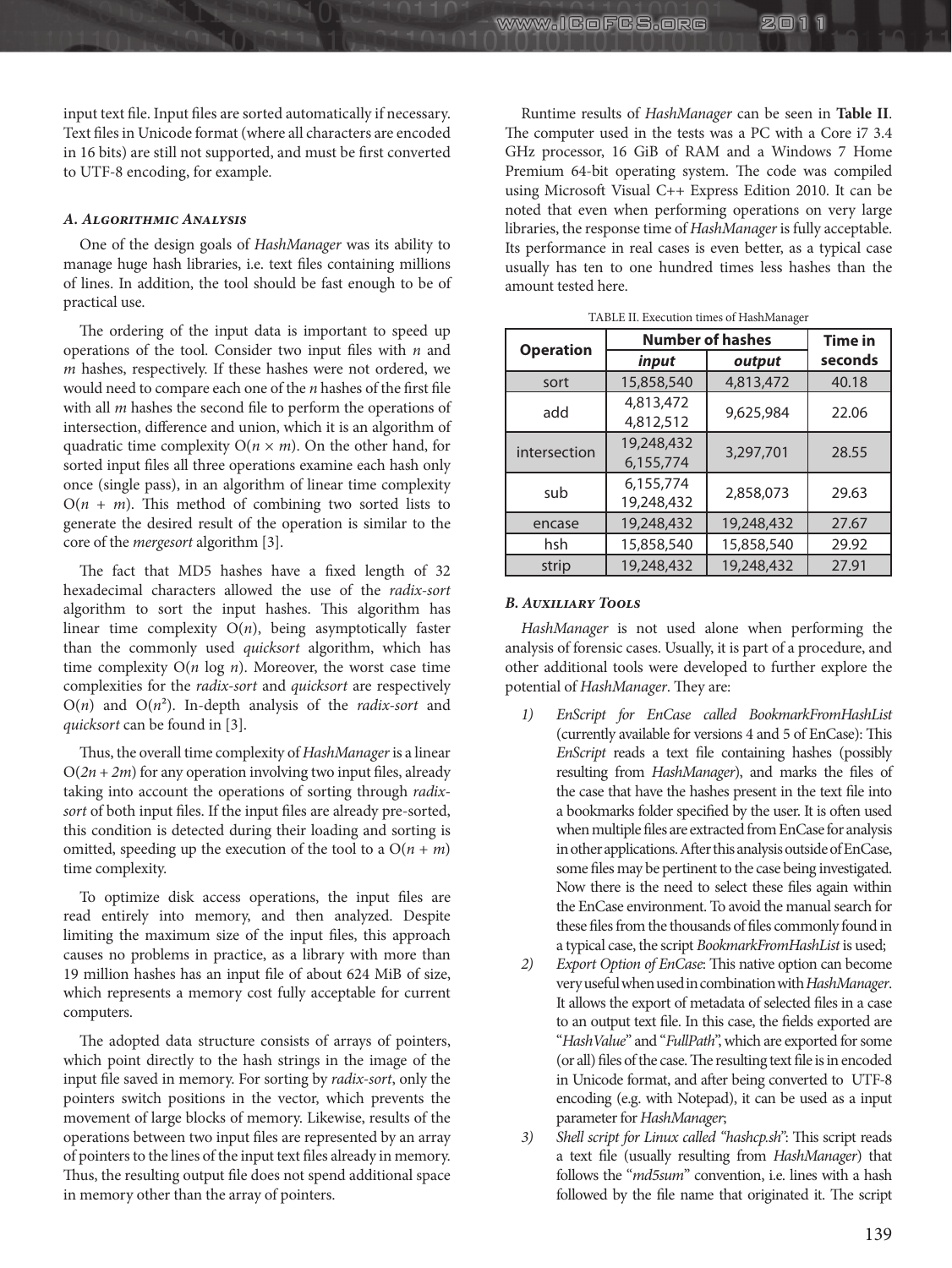discards the hashes and comment lines, keeping only the paths and files names, and then copies these files to a specified folder. There are variations of this shell script, called "*hashrm.sh*" and "*hashmv.sh*", which respectively delete or move files listed within the text file instead of copying them. These three scripts are useful in procedures using *HashManager* for exclusion or separation of files, as described in Section IV.

## **4. Applications**

Following are presented some types of examinations using *HashManager*, and their technical procedures as adopted in the Computer Forensics Laboratory of the Criminalistics Institute of Curitiba-PR.

## *C. Child Pornography*

These examinations typically have a standard question that is: "*There are, in the equipments sent for examination, images or videos with pornographic content involving children or adolescents?*" If the answer to this question is yes, then other questions are answered, such as whether the files were shared on the Internet. There are two typical scenarios when these types of files are found: or they were created by the users of the equipment being analyzed, or they were obtained from third parties, usually through the Internet. Hash libraries are useful only for the second case, where the same files are copied between different users.

For the classification of the biological maturation of individuals present in the images and videos, the experts use the criteria proposed by Bonjardim and Hegg [4], according to the stages presented by Tanner [5], and following the recommendations proposed by Amorim [6]. It should be noted that there is an age range (from about 14 to 18 years old), where the classification of person as a minor may not be conclusive. This happens because some individuals reach the last stage of biological maturity of the genital areas and the hairy distribution before 18 years of age.

Using *HashManager*, two hash libraries related to child pornography were created. The first ("*pedophilia.txt*") consists of hashes of image files or videos undoubtedly involving children or adolescents. Such files possess a conclusive and reliable classification, as they were found in real cases analyzed by the experts of the Criminalistics Institute of Curitiba-PR, with each file having been examined and classified individually.

The second library ("*suspicious.txt*") was built by merging hashes related to child pornography obtained from various sources, such as the "*NuDetective*" tool from the Brazilian Federal Police [2]. In addition to these third party hashes, files whose age classification is not conclusive are also found in this library. Despite possessing a huge amount of hashes (more than 1.2 million), some false positives can found when using this library, mainly due to the fact that most of these hashes have been obtained from third parties, without the analysis of image files or videos from which they were obtained. As they

are detected in real cases, false positives are eliminated from the library, and files for which their classification is conclusive are deleted from the "*suspicious.txt*" library and added to the confirmed "*pedophilia.txt*" library. Both libraries have hashes of compressed files that have been shared on the Internet (ZIP, RAR, 7Z, etc.), containing relevant images or videos.

The library of known hashes from the NSRL (see Section II) was also converted to the format used by *HashManager* ("*nsrl. txt*"), to discard files that are not related to child pornography during examinations.

The procedures used in child pornography examinations are as follows. It should be noted that Linux and Windows tools are used simultaneously. This is accomplished using virtual machines running Windows over an Ubuntu Linux host. The main used tool is EnCase, after the acquisition of the case evidence files from the source devices.

- Hashes of all files present in the case being analyzed are exported from EnCase (see Section III.B.2). The intersection of the hashes exported with the libraries "*pedophilia.txt*" and "*suspicious.txt*" is calculated, using the operation *inboth* of *HashManager*. If there are intersections, they are marked within EnCase with the EnScript *BookmarkFromHashList* (see Section III.B.1), and the bookmarked files are exported and analyzed. This first step already provides an idea of what will be found in the case under consideration. This sequence of operations is used because EnCase becomes very sluggish if the "suspicious" library, containing more than 1.2 million hashes, were used directly as a *Hash Set*  within EnCase.
- 2. The other images and videos are exported from EnCase. To avoid analysis of non-relevant files, hashes of the exported files are computed with "*md5sum*" or any equivalent tool. Then the intersection of these exported hashes with the "*nsrl.txt*" library is calculated using the operation *inboth2* of *HashManager*. With the shell script "*hashrm.sh*" (see Section III.B.3), files known through NSRL are deleted, leaving only the files that need to be analyzed and classified individually.
- 3. The acquisition files in EnCase format (E01) are converted to a single file in the raw format (DD). This file serves as input to the "*foremost*" tool [7], used to recover deleted images and video. This step aims at detecting files embedded inside other files, and deleted files whose directory entries had already been overwritten, which hindered their recovery by EnCase.
- 4. To prevent the re-analysis of the files present in EnCase, the hashes of the files recovered through "*foremost*" are calculated with "*md5sum*" or any equivalent tool. Then the intersection between these "*foremost*" hashes and the EnCase hashes exported in step 1 is calculated using the operation *inboth2* of *HashManager*. With the shell script "*hashrm.sh*", the already examined files from EnCase are excluded from the output folder of "*foremost*". A similar procedure is performed to eliminate files possessing